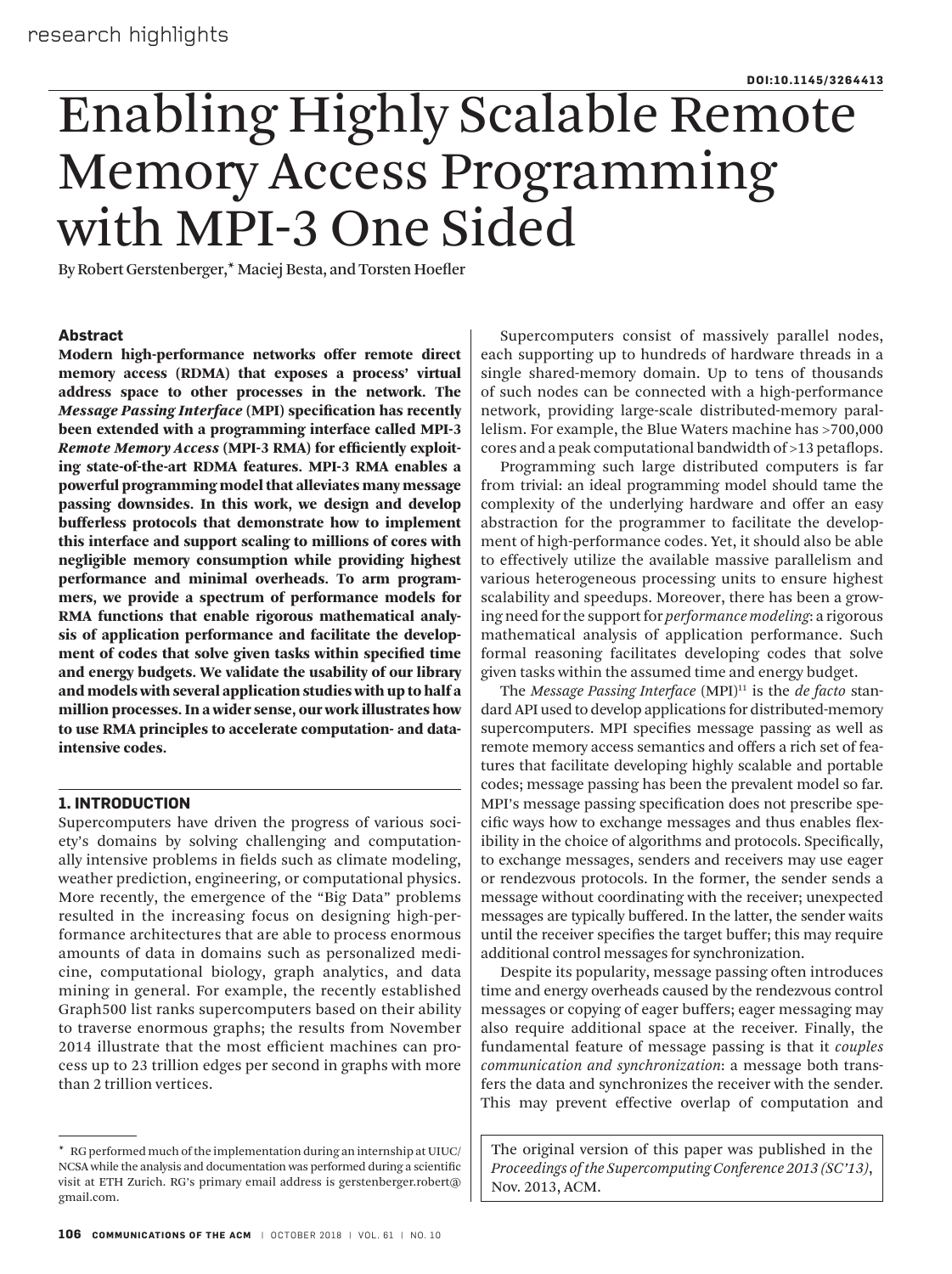communication and thus degrade performance.

The dominance of message passing has recently been questioned as novel hardware mechanisms are introduced, enabling new high-performance programming models. Specifically, network interfaces evolve rapidly to implement a growing set of features directly in hardware. A key feature of today's high-performance networks is remote direct memory access (RDMA), enabling a process to directly access virtual memory at remote processes without involvement of the operating system or activities at the remote side. RDMA is supported by on-chip networks in, for example, Intel's SCC and IBM's Cell systems, as well as off-chip networks such as InfiniBand, IBM's PERCS or BlueGene/Q, Cray's Gemini and Aries, or even RDMA over Ethernet/TCP (RoCE/iWARP).

The RDMA support gave rise to *Remote Memory Access* (RMA), a powerful programming model that provides the programmer with a Partitioned Global Address Space (PGAS) abstraction that unifies separate address spaces of processors while preserving the information on which parts are local and which are remote. A fundamental principle behind RMA is that it *relaxes synchronization and communication* and allows them to be managed independently. Here, processes use independent calls to initiate data transfer and to ensure the consistency of data in remote memories and the notification of processes. Thus, RMA generalizes the principles from shared memory programming to distributed memory computers where data coherency is explicitly managed by the programmer to ensure highest speedups.

Hardware-supported RMA has benefits over message passing in the following three dimensions: (1) *time* by avoiding synchronization overheads and additional messages in rendezvous protocols, (2) *energy* by eliminating excessive copying of eager messages, and (3) *space* by removing the need for receiver-side buffering. Several programming environments embrace RMA principles: PGAS languages such as Unified Parallel C (UPC) or Fortran 2008 Coarrays and libraries such as Cray SHMEM or MPI-2 One Sided. Significant experience with these models has been gained in the past years $1,12,17$  and several key design principles for RMA programming evolved. Based on this experience, MPI's standardization body, the MPI Forum, has revamped the RMA (or One Sided) interface in the latest MPI-3 specification.<sup>11</sup> MPI-3 RMA supports the newest generation of RDMA hardware and codifies existing RMA practice. A recent textbook<sup>4</sup> illustrates how to use this interface to develop high-performance large-scale codes.

However, it has yet to be shown how to implement the new library interface to deliver highest performance at lowest memory overheads. In this work, we design and develop scalable protocols for implementing MPI-3 RMA over RDMA networks, requiring O(log *p*) time and space per process on *p* processes. We demonstrate that the MPI-3 RMA interface can be implemented adding negligible overheads to the performance of the utilized hardware primitives.

In a wider sense, our work answers the question if the MPI-3 RMA interface is a viable candidate for moving towards exascale computing. Moreover, it illustrates that RMA principles provide significant speedups over message passing in both microbenchmarks and full production codes running on more than half a million processes. Finally, our work helps programmers to rigorously reason about application performance by providing a set of asymptotic as well as detailed performance models of RMA functions.

#### **2. SCALABLE PROTOCOLS FOR RMA**

We now describe protocols to implement MPI-3 RMA based on low-level RDMA functions. In all our protocols, we assume that we only have small bounded buffer space at each process ( $\mathcal{O}(\log p)$  for synchronization,  $\mathcal{O}(1)$  for communication), no remote software agent, and only put, get, and some basic atomic operations (atomics) for remote accesses. Thus, our protocols are applicable to all current RDMA networks and are forward-looking towards exascale network architectures.

We divide the RMA functionality of MPI into three separate concepts: (1) window creation, (2) communication functions, and (3) synchronization functions.

Figure 1a shows an overview of MPI's synchronization functions. They can be split into active target mode, in which the target process participates in the synchronization, and passive target mode, in which the target process is passive. Figure 1b shows a similar overview of MPI's communication functions. Several functions can be completed in bulk with bulk synchronization operations or using fine-grained request objects and test/wait functions. However, we observed that the completion model only minimally affects local overheads and is thus not considered separately in the rest of this work.

**Figure 1. An overview of MPI-3 RMA and associated cost functions. The figure shows abstract cost functions for all operations in terms of their input domains. (a) Synchronization and (b) Communication. The symbol** *p* **denotes the number of processes,** *s* **is the data size,** *k* **is the**  <code>maximum</code> number of neighbors, and  $o$  defines an MPI operation. The notation  $\mathcal{P}\colon\{\bm{p}\}\to\mathcal{T}$  defines the input space for the performance (cost) **function P. In this case, it indicates, for a specific MPI function, that the execution time depends only on** *p***. We provide asymptotic cost functions in Section 2 and parametrized cost functions for our implementation in Section 3.**

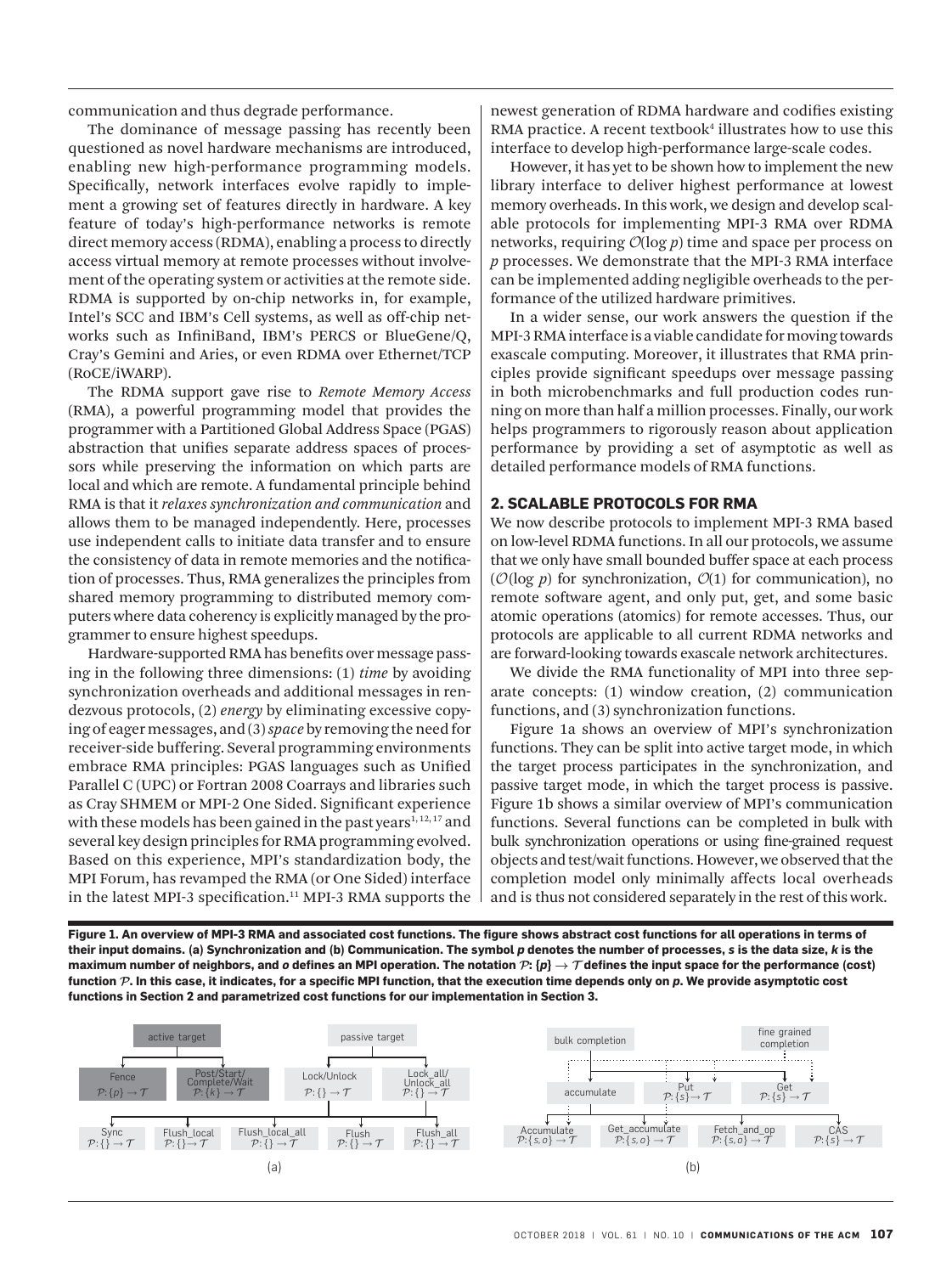Figure 1 also shows abstract definitions of the performance models for each synchronization and communication operation. The performance model for each function depends on the exact implementation. We provide a detailed overview of the *asymptotic* as well as *exact* performance properties of our protocols and our implementation in the next sections. The different performance characteristics of communication and synchronization functions make a unique combination of implementation options for each specific use-case optimal. Yet, it is not always easy to choose this best variant. The exact models can be used to design close-to-optimal implementations (or as input for model-guided autotuning) while the simpler asymptotic models can be used in the algorithm design phase as exemplified by Karp et al.7

To support post-petascale computers, all protocols need to implement each function in a scalable way, that is, consuming  $O(\log p)$  memory and time on p processes. For the purpose of explanation and illustration, we choose to discuss a reference implementation as a use-case. However, all protocols and schemes discussed in the following can be used on any RDMA-capable network.

#### **2.1. Use-case: Cray DMAPP and XPMEM**

Our reference implementation used to describe RMA protocols and principles is called foMPI (fast one sided MPI). foMPI is a fully functional MPI-3 RMA library implementation for Cray Gemini (XK5, XE6) and Aries (XC30)<sup>3</sup> systems. In order to maximize asynchronous progression and minimize overhead, foMPI interfaces to the lowest-level available hardware APIs.

For inter-node (network) communication, foMPI uses the RDMA API of Gemini and Aries networks: Distributed Memory Application (DMAPP). DMAPP offers put, get, and a limited set of atomic memory operations for certain 8 Byte datatypes. For intra-node communication, we use XPMEM,<sup>16</sup> a portable Linux kernel module that allows to map the memory of one process into the virtual address space of another. All operations can be directly implemented with load and store instructions, as well as CPU atomics (e.g., using the x86 lock prefix).

foMPI's performance properties are self-consistent (i.e., respective foMPI functions perform no worse than a combination of other foMPI functions that implement the same functionality) and thus avoid surprises for users. We now proceed to develop algorithms to implement the window creation routines that expose local memory for remote access. After this, we describe protocols for communication and synchronization functions over RDMA networks.

#### **2.2. Scalable window creation**

An MPI *window* is a region of process memory that is made accessible to remote processes. We assume that communication memory needs to be registered with the communication subsystem and that remote processes require a remote descriptor that is returned from the registration to access the memory. This is true for most of today's RDMA interfaces including DMAPP and XPMEM.

**Traditional Windows.** These windows expose existing user-memory by specifying an arbitrary local base address. All remote accesses are relative to this address. Traditional windows are not scalable as they require  $\Omega$ *(p)* storage on each of the *p* processes in the worst case. Yet, they are useful when the library can only access user-specified memory. Memory addresses are exchanged with two MPI\_Allgather operations: one for DMAPP and one for XPMEM.

**Allocated Windows.** These windows allow the MPI library to allocate window memory and thus use identical base addresses on all nodes requiring only  $O(1)$  storage. This can be done with a system-wide *symmetric heap* or with the following POSIX-compliant protocol: (1) a leader process chooses a random address and broadcasts it to other processes in the window, and (2) each process tries to allocate the memory with this specific address using mmap(). Those two steps are repeated until the allocation was successful on all the processes (this can be checked with MPI\_Allreduce). This mechanism requires  $O(log p)$  time (with high probability).

**Dynamic Windows.** Here, windows can be dynamically resized by attaching or detaching memory regions with local MPI Win attach and MPI Win detach calls. They can be used in, for example, dynamic RMA-based data structures. In our implementation, the former call registers a memory region and inserts the information into a linked list; the latter removes a region from the list. Both calls require  $O(1)$  memory per region. The access to the list on a target is purely one sided. We use a local cache to reduce the number of remote accesses; a simple protocol uses gets to ensure the cache validity and to update local information if necessary.

**Shared Memory Windows.** These windows are only valid for intra-node communication, enabling efficient load and store accesses. They can be implemented with POSIX shared memory or XPMEM with constant memory overhead per core.5 We implement the intra-node case as a variant of allocated windows, providing identical performance and full compatibility with shared memory windows.

## **2.3. Communication functions**

Communication functions map nearly directly to low-level hardware functions, enabling significant speedups over message passing. This is a major strength of RMA programming. In foMPI, put and get simply use DMAPP put and get for remote accesses or local memcpy for XPMEM accesses. Accumulates either use DMAPP atomics (for common integer operations on 8 Byte data) or fall back to a simple protocol that locks the remote window, gets the data, accumulates it locally, and writes it back. This fallback protocol ensures that the target is not involved in the communication for true passive mode. It can be improved if we allow buffering (enabling a space-time trade-off<sup>18</sup>) and active messages to perform the remote operations atomically.

We now show novel protocols to implement synchronization modes in a scalable way on pure RDMA networks without remote buffering.

# **2.4. Scalable window synchronization**

MPI defines *exposure* and *access* epochs. A process starts an exposure epoch to allow other processes access to its

foMPI can be downloaded from

http://spcl.inf.ethz.ch/Research/Parallel\_Programming/foMPI.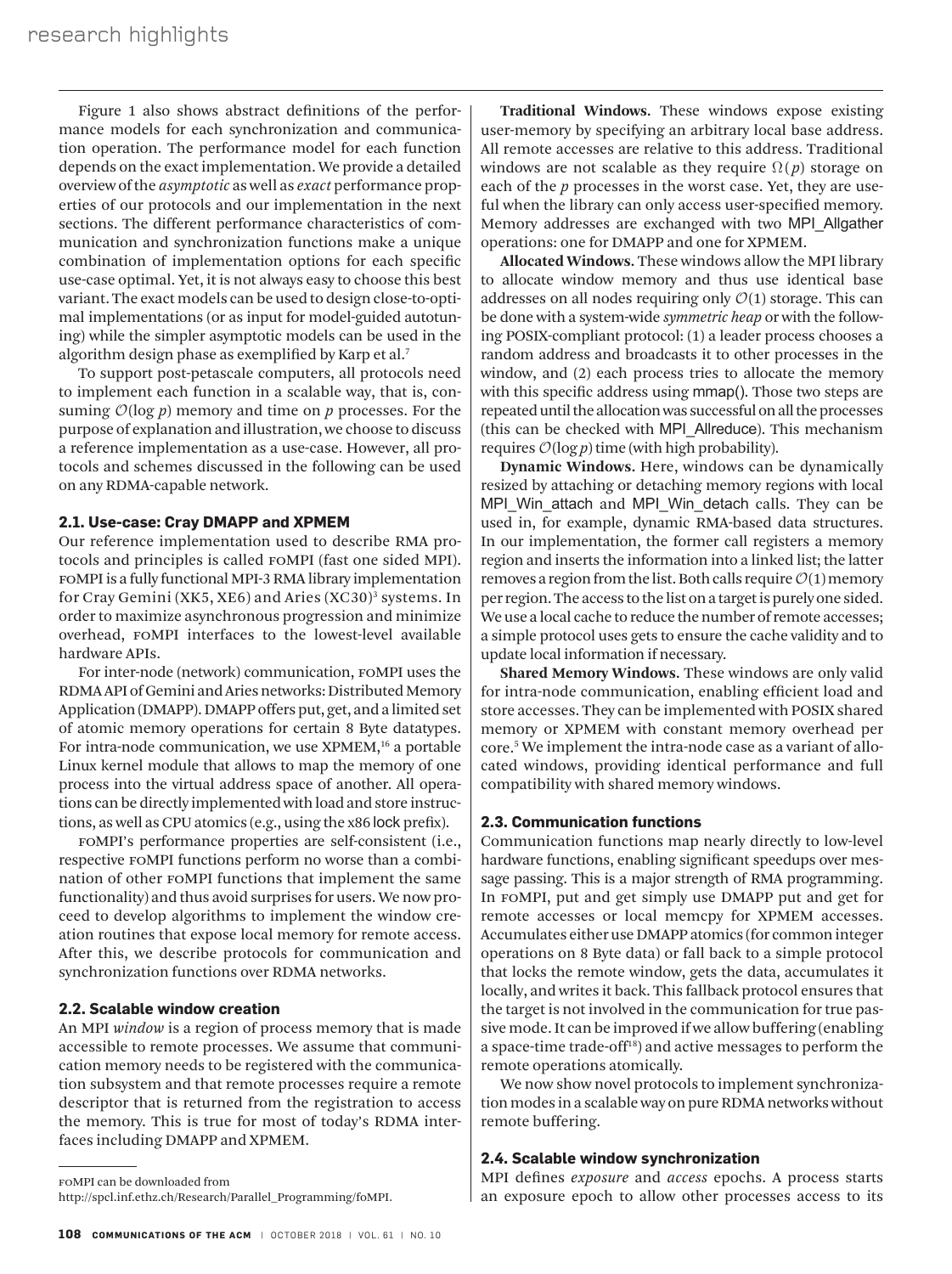memory. To access exposed memory at a remote target, the origin process has to be in an access epoch. Processes can be in access and exposure epochs simultaneously. Exposure epochs are only defined for active target synchronization (in passive target, window memory is always exposed).

**Fence.** MPI\_Win\_fence, called collectively by all processes, finishes the previous exposure and access epoch and opens the next exposure and access epoch for the whole window. All remote memory operations must be committed before leaving the fence call. We use an x86 m fence instruction (XPMEM) and DMAPP bulk synchronization (gsync) followed by an MPI barrier to ensure global completion. The asymptotic memory bound is  $O(1)$  and, assuming a good barrier implementation, the time bound is  $O(\log p)$ .

**General Active Target Synchronization.** This mode (also called "PSCW") synchronizes a subset of processes of a window and thus enables synchronization at a finer granularity than that possible with fences. Exposure (MPI\_Win\_post/ MPI\_Win\_wait) and access epochs (MPI\_Win\_start/MPI\_ Win complete) can be opened and closed independently. A group argument is associated with each call that starts an epoch; it states all processes participating in the epoch. The calls have to ensure correct *matching*: if a process *i* specifies a process *j* in the group argument of the post call, then the next start call at process *j* with *i* in the group argument *matches* the post call.

Since our RMA implementation cannot assume buffer space for remote operations, it has to ensure that all processes in the group argument of the start call have issued a matching post before the start returns. Similarly, the wait call has to ensure that all matching processes have issued complete. Thus, calls to MPI\_Win\_start and MPI\_Win\_wait may block, waiting for the remote process. Both synchronizations are required to ensure integrity of the accessed data during the epochs. The MPI specification forbids matching configurations where processes wait cyclically (deadlocks).

We now describe a scalable matching protocol with a time and memory complexity of  $O(k)$  if each process has at most *k* neighbors across all epochs. We assume *k* is known to the protocol. We start with a high-level description: process *i* that *posts* an epoch announces itself to all processes  $j_1^j, \ldots, j_l^j$  in the group argument by adding *i* to a list local to the processes  $j_1, \ldots, j_r$  Each process  $j$  that tries to *start* an access epoch waits until all processes  $i_1, \ldots, i_m$  in the group argument are present in its local list. The main complexity lies in the scalable storage of this neighbor list, needed for *start*, which requires a remote free-storage management scheme. The *wait* call can simply be synchronized with a completion counter. A process calling *wait* will not return until the completion counter reaches the number of processes in the specified group. To enable this, the *complete* call first guarantees remote visibility of all issued RMA operations (by calling mfence or DMAPP's gsync) and then increases the completion counter at all processes of the specified group.

If *k* is the size of the group, then the number of operations issued by post and complete is  $O(k)$  and zero for start and wait. We assume that  $k \in \mathcal{O}(\log p)$  in scalable programs.

A more detailed explanation can be found in our SC13 paper.

**Lock Synchronization.** We now sketch a low-overhead and scalable strategy to implement shared global, shared processlocal, and exclusive process-local locks on RMA systems (the MPI specification does not allow exclusive global locks). These mechanisms allows to synchronize processes and memories at very fine granularities. We utilize a two-level lock hierarchy: one global lock variable (at a designated process, called *master*) and *p* local lock variables (one lock on each process).

Each local lock variable is used to implement a readerwriter lock that allows one writer (*exclusive* lock), but many readers (*shared* locks). The highest order bit of the variable indicates a write access; the other bits are used to count the number of shared locks (cf. Ref.<sup>8</sup>). The global lock variable is split into two parts; they count the number of processes holding a shared global lock in the window and the number of exclusively locked processes, respectively. These variables enable all lock operations to complete in  $O(1)$  steps if a lock can be acquired immediately; they are pictured in Figure 2a.

Figure 2b shows an exemplary lock scenario for three processes. We omit a detailed description of the protocol due to the lack of space (the source code is available online); we describe a locking scenario to illustrate the core idea behind the protocol. Figure 2c shows a possible execution schedule for the scenario from Figure 2b. Please note that we permuted the order of processes to  $(1, 0, 2)$  instead of the intuitive  $(0, 1, 2)$ to minimize overlapping lines in the figure.

#### **Figure 2. Example of lock synchronization. (a) Data structures, (b) Source code, and (c) A possible schedule.**

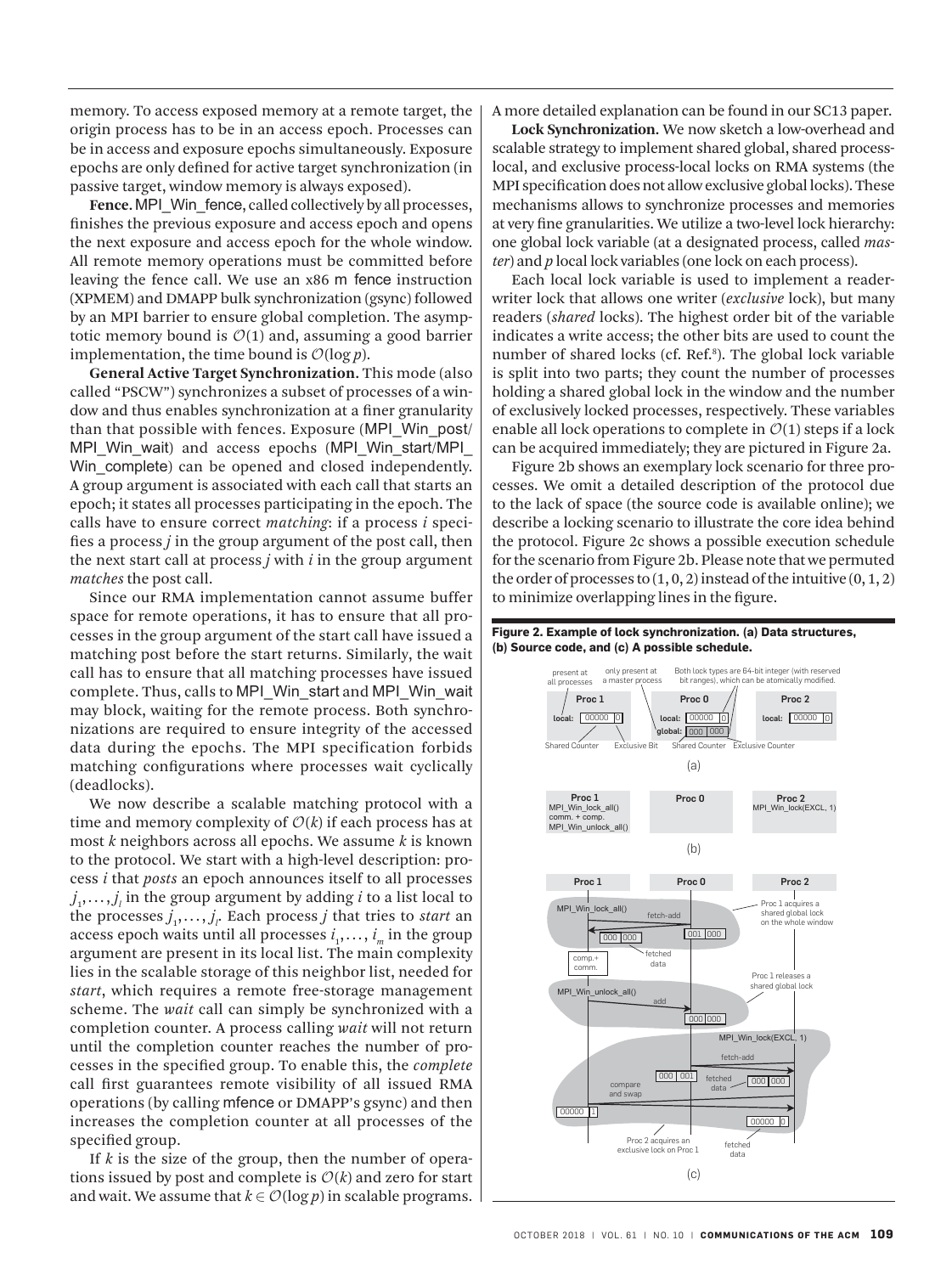An acquisition of a shared global lock (MPI\_Win\_lock\_all) only involves the global lock on the master. The origin (Process 1) fetches and increases the lock in one atomic operation. Since there is no exclusive lock present, Process 1 can proceed. Otherwise, it would repeatedly (remotely) read the lock until no writer was present; exponential back off can be used to avoid congestion.

For a local exclusive lock, the origin needs to ensure two invariants: (1) no shared global lock **and** (2) no local shared or exclusive lock can be held or acquired during the local exclusive lock. For the first part, the origin (Process 2) atomically fetches the global lock from the master and increases the writer part to register for an exclusive lock. If the fetched value indicates lock all accesses, the origin backs off. As there is no global reader, Process 2 proceeds to the second invariant and tries to acquire an exclusive local lock on Process 1 using a compare-and-swap (CAS) with zero (cf. Ref.<sup>8</sup>). It succeeds and acquires the lock. If one of the two steps fails, the origin backs off and repeats the operation.

When unlocking (MPI Win unlock all) a shared global lock, the origin only atomically decreases the global lock on the master. The unlocking of an exclusive lock requires two steps: clearing the exclusive bit of the local lock, and then atomically decreasing the writer part of the global lock.

The acquisition or release of a shared local lock (MPI\_ Win lock/MPI Win unlock) is similar to the shared global case, except it targets a local lock.

If no exclusive locks exist, then shared locks (both local and global) only take one remote atomic operation. The number of remote requests while waiting can be bound by using MCS locks.9 An exclusive lock will take in the best case two atomic communication operations. Unlock operations always cost one atomic operation, except for the exclusive case with one extra atomic operation for releasing the global lock. The memory overhead for all functions is  $O(1)$ .

**Flush.** Flush guarantees remote completion and is thus one of the most performance-critical functions on MPI-3 RMA programming. foMPI's flush implementation relies on the underlying interfaces and simply issues a DMAPP remote bulk completion and an x86 mfence. All flush operations (MPI Win flush, MPI Win flush local, MPI\_Win\_flush\_all, and MPI\_Win\_flush\_all\_local) share the same implementation and add only 78 CPU instructions (on x86) to the critical path.

# **3. DETAILED PERFORMANCE MODELING AND EVALUATION**

We now analyze the performance of our protocols and implementation and compare it to Cray MPI's highly tuned point-to-point as well as its relatively untuned one sided communication. In addition, we compare foMPI with two major HPC PGAS languages: UPC and Fortran 2008 Coarrays, both specially tuned for Cray systems. We execute all benchmarks on the Blue Waters supercomputer, using Cray XE6 nodes. Each node contains four 8-core AMD Opteron 6276 (Interlagos) 2.3GHz CPUs and is connected to other nodes through a 3D-Torus Gemini network. Additional results can be found in the original SC13 paper.

#### **3.1. Communication**

Comparing latency and bandwidth between RMA and pointto-point communication is not always fair since RMA communication may require extra synchronization to notify the target. For all RMA latency results we ensure remote completion (the data is committed in remote memory) but no synchronization. We analyze synchronization costs separately in Section 3.2.

**Latency and Bandwidth.** We start with the analysis of latency and bandwidth. The former is important in various latency-constrained codes such as interactive graph processing frameworks and search engines. The latter represents a broad class of communication-intensive applications such as graph analytics engines or distributed key-value stores.

We measure point-to-point latency with standard pingpong techniques. Figure 3a shows the latency for varying message sizes for inter-node put. Due to the highly optimized fast-path, foMPI has >50% lower latency than other PGAS models while achieving the same bandwidth for larger messages. The performance functions (cf. Figure 1) are:  $P_{\text{put}} = 0.16 \text{ns} \cdot \text{s} + 1 \mu \text{s} \text{ and } P_{\text{get}} = 0.17 \text{ns} \cdot \text{s} + 1.9 \mu \text{s}.$ 



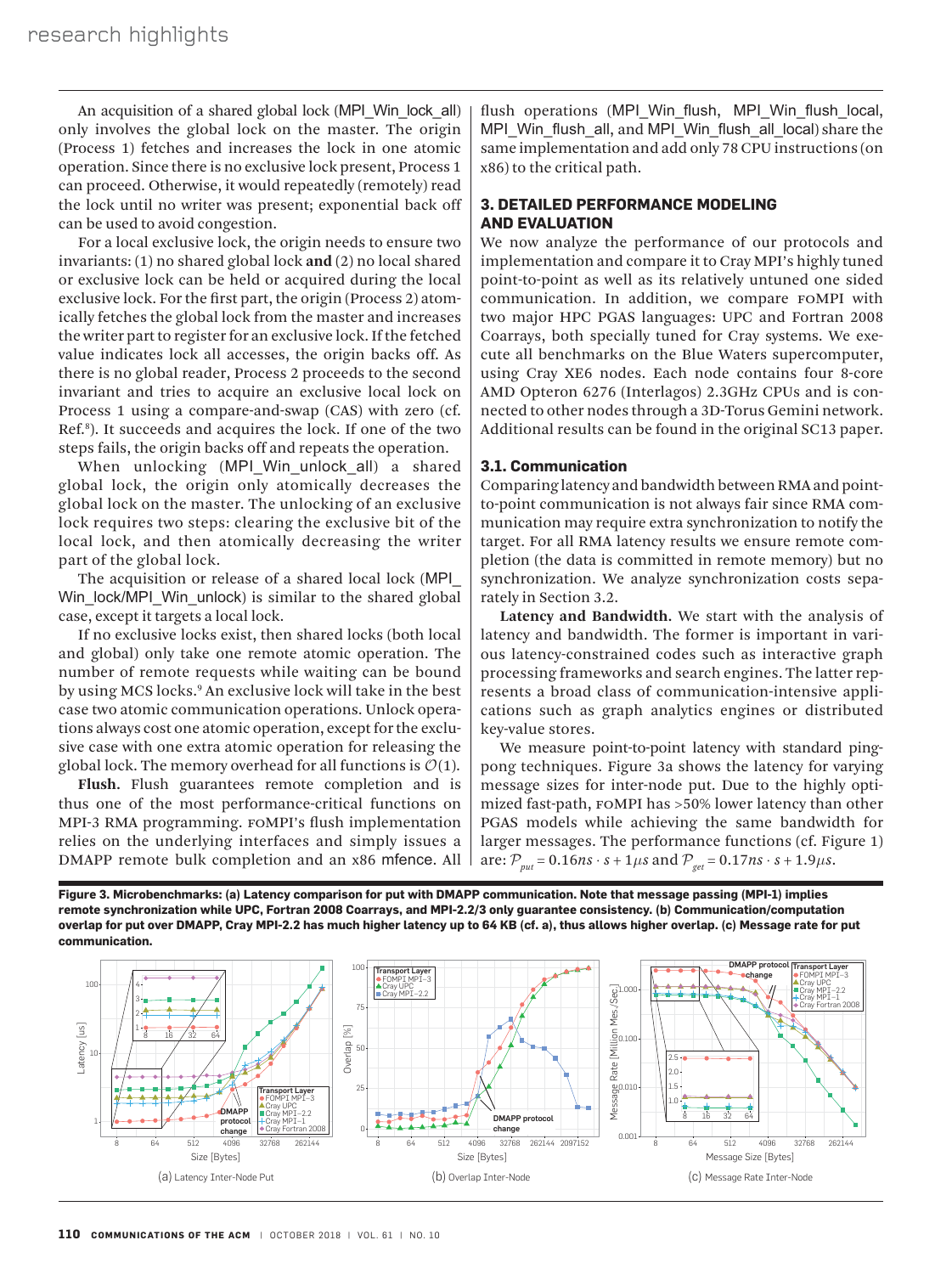**Overlapping Computation.** Overlapping computation with communication is a technique in which computation is progressed while waiting for communication to be finished. Thus, it reduces the number of idle CPU cycles. Here, we measure how much of such overlap can be achieved with the compared libraries and languages. The benchmark calibrates a computation loop to consume slightly more time than the latency. Then it places computation between communication and synchronization and measures the combined time. The ratio of overlapped computation is then computed from the measured communication, computation, and combined times. Figure 3b shows the ratio of the overlapped communication for Cray's MPI-2.2, UPC, and foMPI.

**Message Rate.** This benchmark is similar to the latency benchmark. However, it benchmarks the start of 1000 transactions without synchronization to determine the overhead for starting a single operation. Figure 3c presents the results for the inter-node case. Here, injecting a single 8 Byte operation costs only 416*ns*.

**Atomics.** As the next step we analyze the performance of various atomics that are used in a broad class of lock-free and wait-free codes. Figure 4a shows the performance of the DMAPP-accelerated MPI\_SUM of 8 Byte elements, a nonaccelerated MPI\_MIN, and 8 Byte CAS. The performance  $\text{functions are } \mathcal{P}_{\text{acc,sum}} = 28ns \cdot s + 2.4 \mu s, \mathcal{P}_{\text{acc,min}} = 0.8ns \cdot s + 7.3 \mu s,$ and  $P_{\text{CAS}} = 2.4 \mu s$ . The DMAPP acceleration lowers the latency for small operations while the locked implementation exhibits a higher bandwidth. However, this does not consider the serialization due to the locking.

#### **3.2. Synchronization schemes**

Finally, we evaluate synchronization schemes utilized in numerous parallel protocols and systems. The different synchronization modes have nontrivial trade-offs. For example PSCW performs better for small groups of processes and fence performs best for groups that are essentially as big as the full group attached to the window. However, the exact crossover point is a function of the implementation and system. While the active target mode notifies the target implicitly that its memory is consistent, in passive target mode, the user has to do this explicitly or rely on synchronization side effects of other functions (e.g., allreduce).

**Global Synchronization.** Global synchronization is performed in applications based on the Bulk Synchronous Parallel (BSP) model. It is offered by fences in MPI. It can be directly compared to Fortran 2008 Coarrays sync all and UPC's upc\_barrier which also synchronize the memory at all processes. Figure 4b compares the performance of foMPI with Cray's MPI-2.2, UPC, and Fortran 2008 Coarrays implementations. The performance function for foMPI's fence implementation is:  $P_{\text{fence}} = 2.9 \mu s \cdot \log_2(p)$ .

**General Active Target Synchronization (PSCW).** This mode may accelerate codes where the communication graph is static or changes infrequently, for example stencil computations. Only MPI offers PSCW. Figure 4c shows the performance for Cray MPI-2.2 and foMPI when synchronizing a ring where each process has exactly two neighbors  $(k = 2)$ . An ideal implementation would exhibit constant time. We observe systematically growing overheads in Cray's MPI as well as system noise (due to network congestion, OS interrupts and deamons, and others) on runs with >1000 processes with foMPI. We model the performance with varying numbers of neighbors and foMPI's PSCW synchronization costs involving *k* off-node neighbor are  $P_{post} = P_{complete} = 350ns \cdot k$ , and  $P_{start} = 0.7 \mu s$ ,  $P_{wait} =$  $1.8\mu s$  (without noise).

**Passive Target Synchronization.** Finally, we evaluate lockbased synchronization that can be utilized to develop high-performance distributed-memory variants of sharedmemory lock-based codes. The performance of lock/unlock is constant in the number of processes as ensured by our protocols and thus not graphed. The performance functions  $\text{are } \mathcal{P}_{\text{lock,excl}} = 5.4 \mu s, \mathcal{P}_{\text{lock,shrd}} = \mathcal{P}_{\text{lock\_all}} = 2.7 \mu s, \mathcal{P}_{\text{unlock,shrd}} = \mathcal{P}_{\text{unlock\_all}}$  $= 0.4 \mu s, \mathcal{P}_{unlock, excl} = 4.0 \mu s, \mathcal{P}_{\text{flux}} = 76 ns, \text{and } \mathcal{P}_{\text{sync}} = 17 ns.$ 

We demonstrated the performance of our protocols and implementation using microbenchmarks comparing to other RMA and message passing codes. The exact performance models can be utilized to design and optimize parallel applications, however, this is outside the scope of the paper. To demonstrate the usability and performance of our design for real codes, we continue with a large-scale application study.



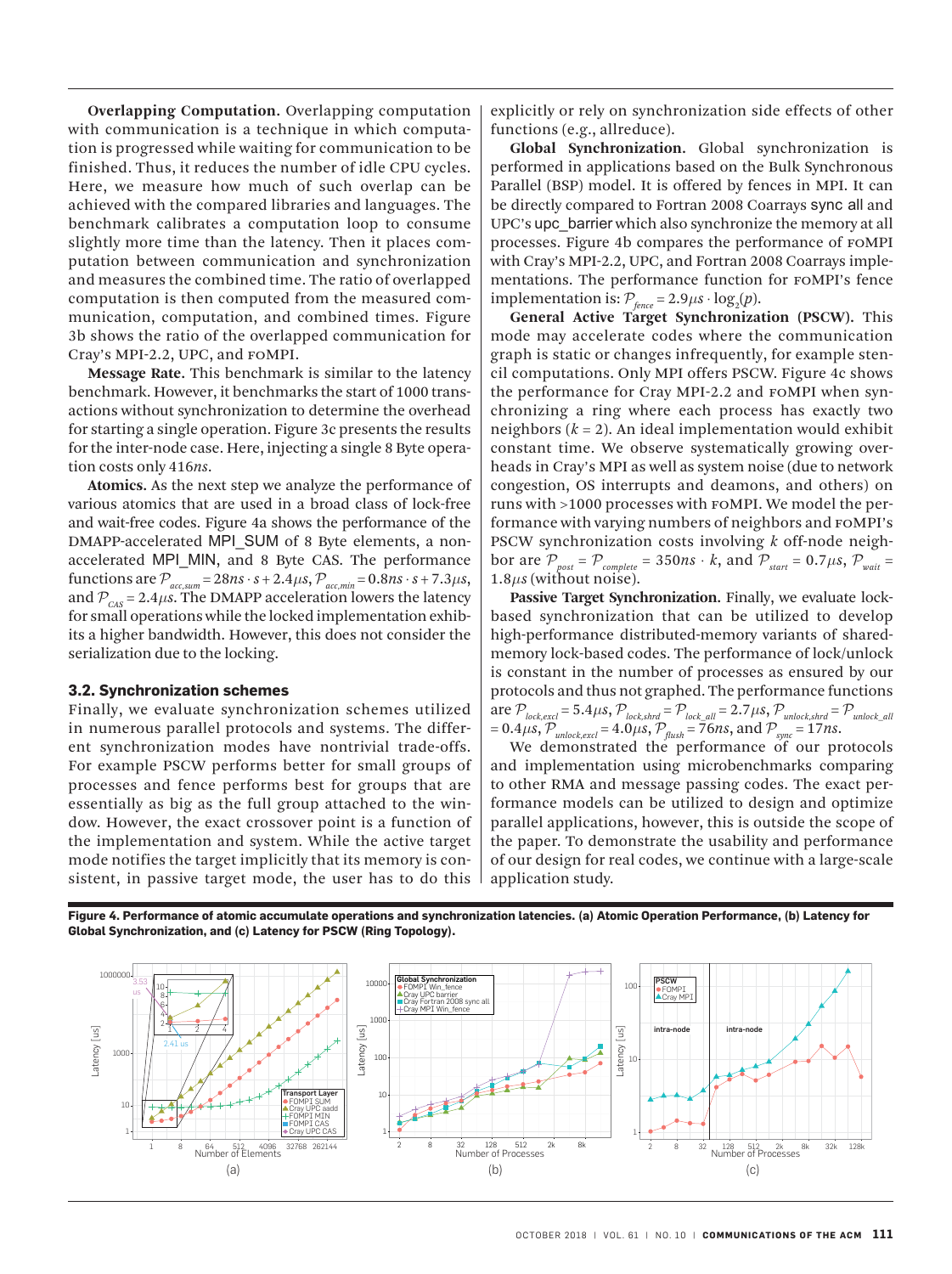# **4. ACCELERATING FULL CODES WITH RMA**

To compare our protocols and implementation with the state of the art, we analyze a 3D FFT code as well as the MIMD Lattice Computation (MILC) full production application with several hundred thousand lines of source code that performs quantum field theory computations. Other application case-studies can be found in the original SC13 paper, they include a distributed hashtable representing many big data and analytics applications and a dynamic sparse data exchange representing graph traversals and complex modern scientific codes such as n-body methods.

In all the codes, we keep most parameters constant to compare the performance of PGAS languages, message passing, and MPI RMA. Thus, we did not employ advanced concepts, such as MPI datatypes or process topologies, which are not available in all designs (e.g., UPC and Fortran 2008).

## **4.1. 3D fast Fourier transform**

We now discuss how to exploit overlap of computation and communication in a 3D Fast Fourier Transformation. We use Cray's MPI and UPC versions of the NAS 3D FFT benchmark. Nishtala et al.<sup>12</sup> and Bell et al.<sup>1</sup> demonstrated that overlap of computation and communication can be used to improve the performance of a 2D-decomposed 3D FFT. We compare the default "nonblocking MPI" with the "UPC slab" decomposition, which starts to communicate the data of a plane as soon as it is available and completes the communication as late as possible. For a fair comparison, our FOMPI implementation uses the same decomposition and communication scheme like the UPC version and required minimal code changes resulting in the same code complexity.

Figure 5 illustrates the results for the strong scaling class D benchmark (2048  $\times$  1024  $\times$  1024). UPC achieves a consistent speedup over message passing, mostly due to the communication and computation overlap. foMPI has a some-what lower static overhead than UPC and thus enables better overlap (cf. Figure 3b) and slightly higher performance.

#### **4.2. MIMD lattice computation**

The MIMD Lattice Computation (MILC) Collaboration studies Quantum Chromodynamics (QCD), the theory of strong interaction.2 The group develops a set of applications, known as the MILC code, which regularly gets one of the largest allocations at US NSF supercomputer centers. The



su3 rmd module, which is part of the SPEC CPU2006 and SPEC MPI benchmarks, is included in the MILC code.

The program performs a stencil computation on a 4D rectangular grid and it decomposes the domain in all four dimensions to minimize the surface-to-volume ratio. To keep data consistent, neighbor communication is performed in all eight directions. Global allreductions are done regularly to check the solver convergence. The most time-consuming part of MILC is the conjugate gradient solver which uses nonblocking communication overlapped with local computations.

Figure 6 shows the execution time of the whole application for a weak-scaling problem with a local lattice of  $4^3 \times 8$ , a size very similar to the original Blue Waters Petascale benchmark. Some computation phases (e.g., CG) execute up to 45% faster, yet, we chose to report full-code performance. Cray's UPC and foMPI exhibit essentially the same performance, while the UPC code uses Cray-specific tuning<sup>15</sup> and the MPI-3 code is portable to different architectures. The full-application performance gain over Cray's MPI-1 version is more than 15% for some configurations. The application was scaled successfully to up to 524,288 processes with all implementations. This result and our microbenchmarks demonstrate the scalability and performance of our protocols and that the MPI-3 RMA library interface can achieve speedups competitive to compiled languages such as UPC and Fortran 2008 Coarrays while offering all of MPI's convenient functionalities (e.g., Topologies and Datatypes). Finally, we illustrate that the new MPI-3 RMA semantics enable full applications to achieve significant speedups over message passing in a fully portable way. Since most of those existing codes are written in MPI, a step-wise transformation can be used to optimize most critical parts first.

#### **5. RELATED WORK**

PGAS programming has been investigated in the context of UPC and Fortran 2008 Coarrays. For example, an optimized UPC Barnes Hut implementation shows similarities to MPI-3 RMA programming by using bulk vectorized memory transfers combined with vector reductions instead of shared pointer accesses.17 Highly optimized PGAS applications often use a style that can easily be adapted to MPI-3 RMA.